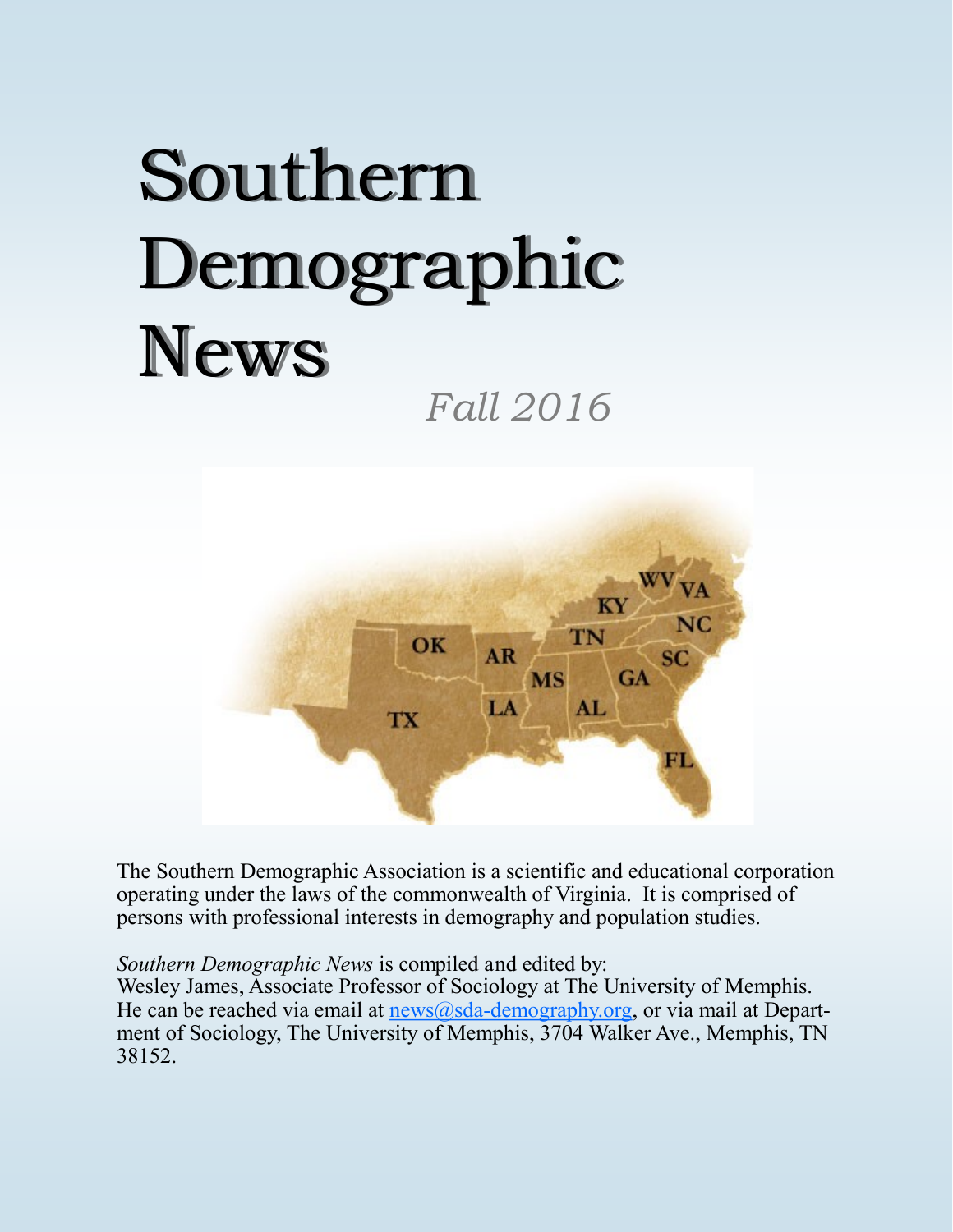# **TABLE OF CONTENTS**

| 2016 SDA Recap                                        |                |
|-------------------------------------------------------|----------------|
| 2016 SDA Paper Award Winners                          | 2              |
| 2016 SDA Recognition of Outgoing and Incoming Service | 3              |
| <b>Member News</b>                                    | $\overline{4}$ |
| <b>Job Listings</b>                                   | $5 - 7$        |
| Comments From the Editor                              | 8              |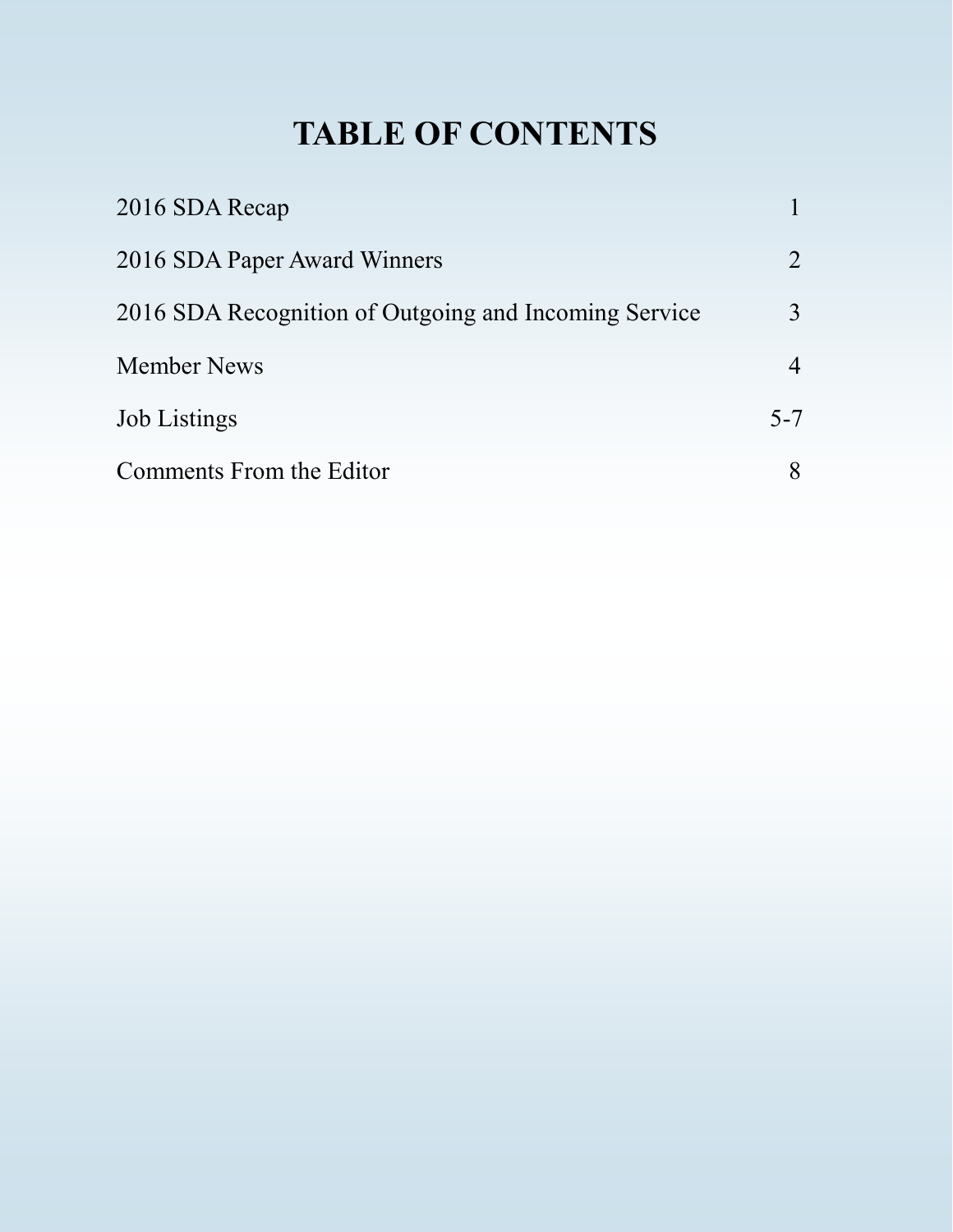#### **2016 SDA Recap**



The 2016 annual meeting of the Southern Demographic Association was a success! Held in The Graduate Hotel in Athens, we had 136 registered members come to share their research, reconnect with friends and colleagues, and explore one of the nation's best college towns.

The annual meeting was highlighted by two fantastic guest speakers, Dr. Steven R. Holloway of the University of Georgia and Dr. Jennifer S. Barber of the University of Michigan.

A good time was had by all and we can now set our sights on the 2017 meeting to be held in Morgantown, WV.

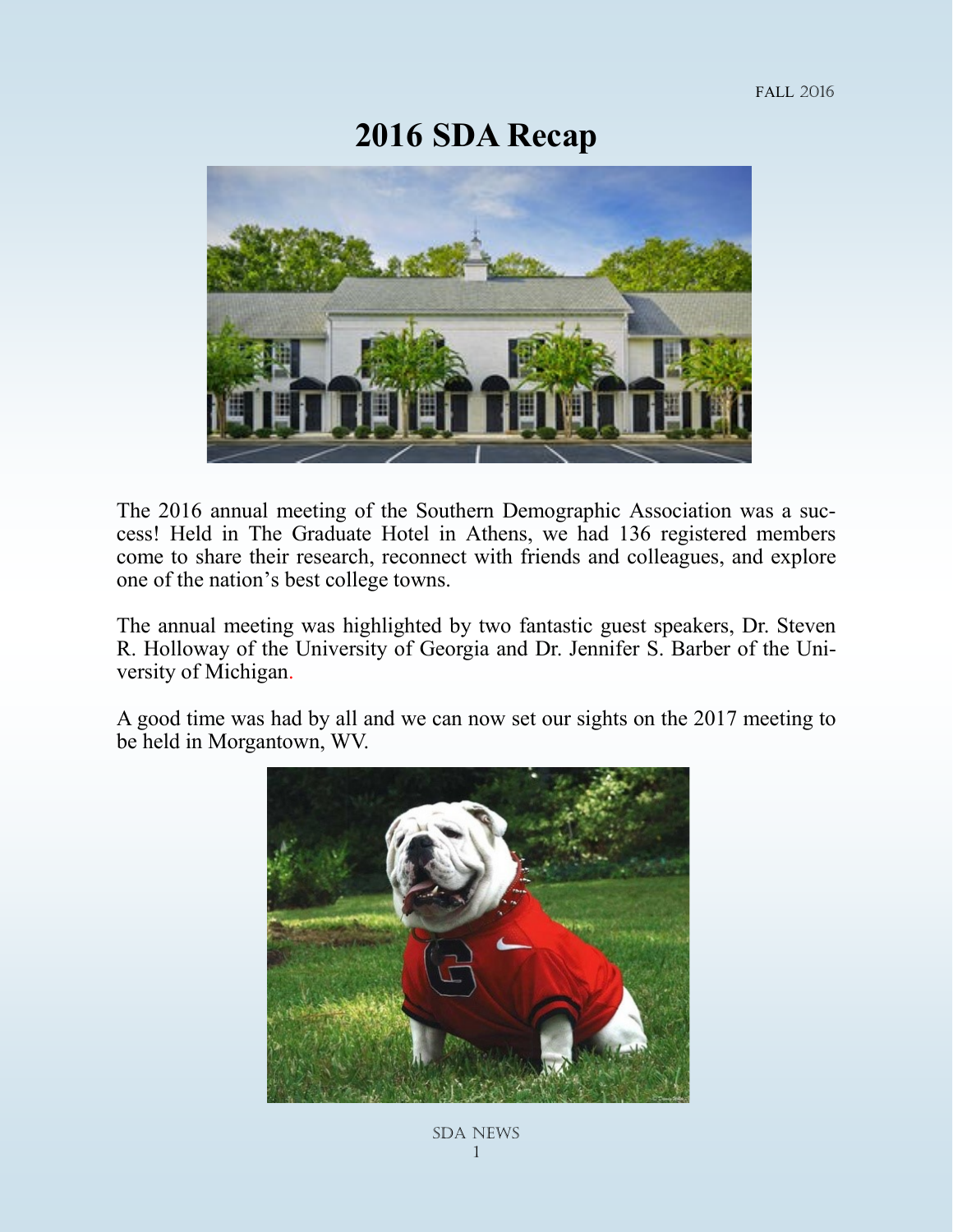## **2016 SDA PAPER AWARD WINNERS**

The SDA makes awards for the following types of papers presented at the annual meeting:

#### **Everett S. Lee Outstanding Graduate Student Paper Award**



 SDA presents an award for the best graduate student paper delivered at the annual meeting. The winning student receives a cash prize and a certificate, both of which are presented at the annual business meeting.

The recipient of the 2016 Everett S. Lee Outstanding Graduate Student Paper Award is Alexa Solazzo of Rice University with her paper entitled "Different not Equal: How Poverty, Race, and State-Level Abortion Laws

Shape Abortion Timing." Congratulations Alexa!



SDA presents a cash prize and a certificate for the best undergraduate paper presented at the conference. The award is given at the annual business meeting.

The 2016 recipient of the Outstanding Undergraduate Student Paper Award is Anna Gallerani of UNC Chapel Hill with her paper entitled "Exposure to Household Air Pollution from Cooking and its Association with Tuberculosis Prevalence: A Case-Control Study among Primary Cooks in Peri-Urban Malawi." Congrats Anna!

#### **E. Walter Terrie Award for State and Local Demography**

Walt Terrie was a faculty member and applied demographer at Florida State University and an active member of the Southern Demographic Association. After he died suddenly in 1997, SDA and FSU began awarding the Walt Terrie Award to recognize the "best paper presented at the SDA Annual Meeting on an applied topic, especially one relating to state and local demography." The award is chosen by a committee appointed by the SDA President and including at least one FSU faculty member. The Terrie Award consists of a \$400 cash prize and an appropriate certificate.

The 2016 recipients of the Terrie Award is David Swanson and Jeff Tayman with a paper entitled "Using Modified Cohort Change and Child Woman Ratios in the Hamilton-Perry Forecasting Method." Congrats David and Jeff!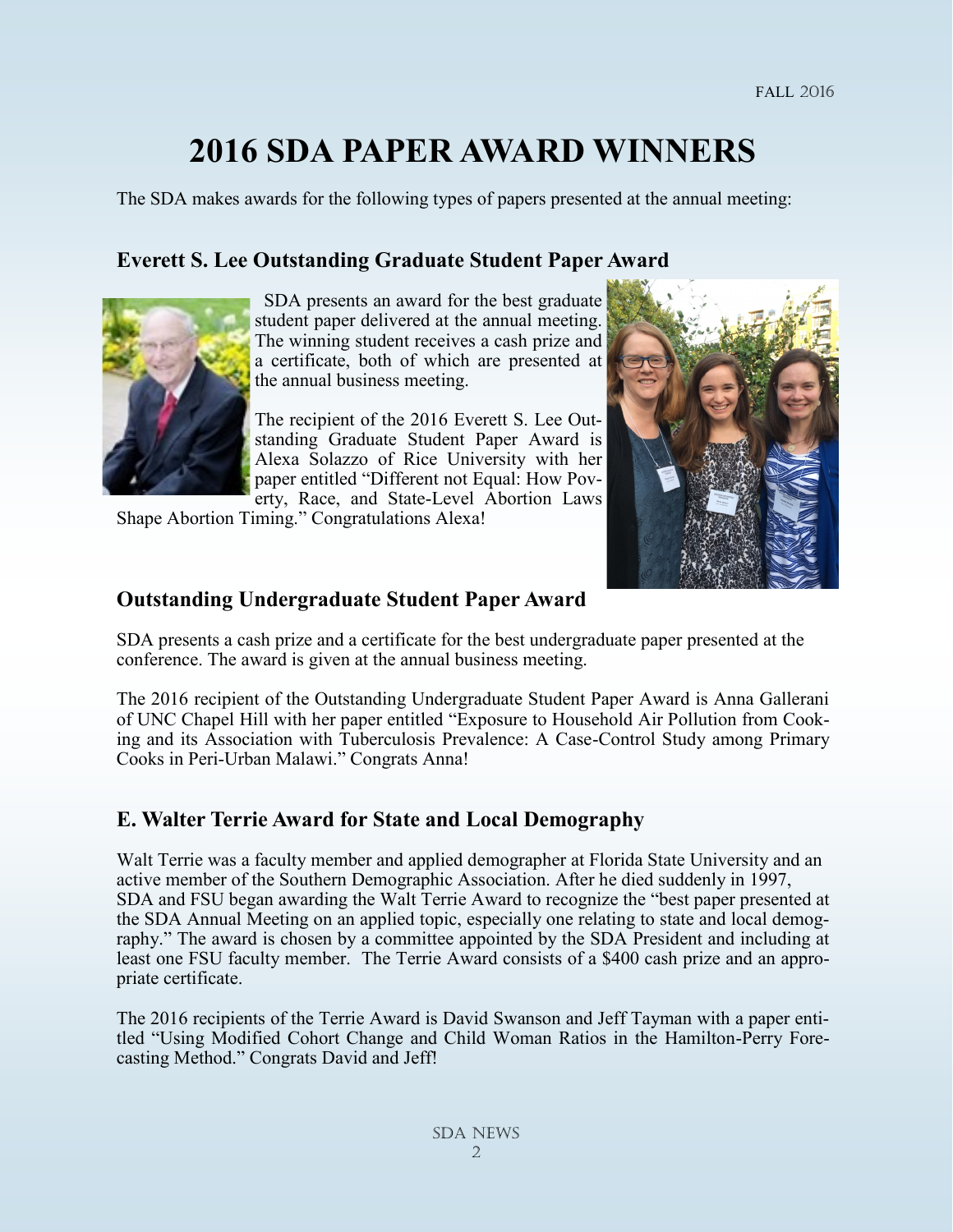## **2016 SDA RECOGNITION OF OUT-GOING AND INCOMING SERVICE**

**The following SDA members were recognized at the 2016 meeting with a plaque for their dedicated service to the organization:**

**Past President Lloyd Potter (2015)**

**Outgoing Vice President Justin Denney (2014-2016)**

**Outgoing Board Member Karin Brewster (2014-2016)**

**The following SDA members will be entering into new service commitments for the organization in 2017:**

**President: Mark Fossett, Texas A&M University**

**President Elect: Karin Brewster, Florida State University**

**Past President: Stephanie Bohon, University of Tennessee-Knoxville**

**Vice President: Rebecca Tippet, Carolina Population Center**

**Board Member: Giuseppina Valle Holway, UTSA**

**Board Member: Matt Hauer, University of Georgia**

**2017 Local Arrangements: Lynne Cossman, West Virginia University**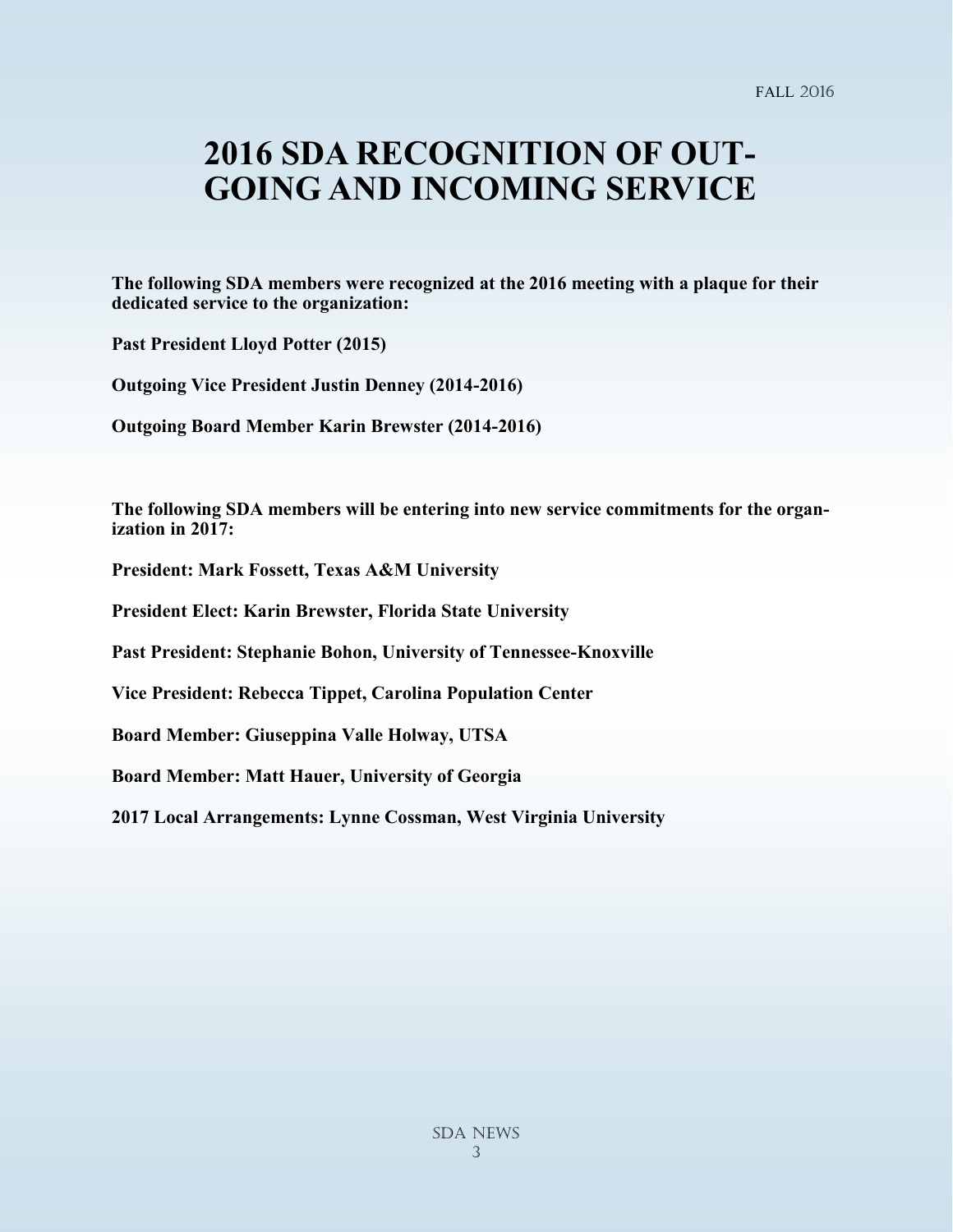#### **MEMBER NEWS**

**We are sad to announce the passing of longtime member Dr. Robert H. Weller. Bob died on September 16th after a long illness. He was SDA president in 1978-79 and was a faculty member at Florida State University until 1992, when left for NIH as a Grants Review Administrator. Dr. Weller retired from government services in 2011. He lived in Columbia, MD with his wife Jean J. Weller.** 

**Many SDA members gave a touching tribute to Dr. Weller at the annual meeting this year, including a slideshow of Bob and his family, stories of Bob over the years, and all around wonderful memories of his life and contributions to SDA.**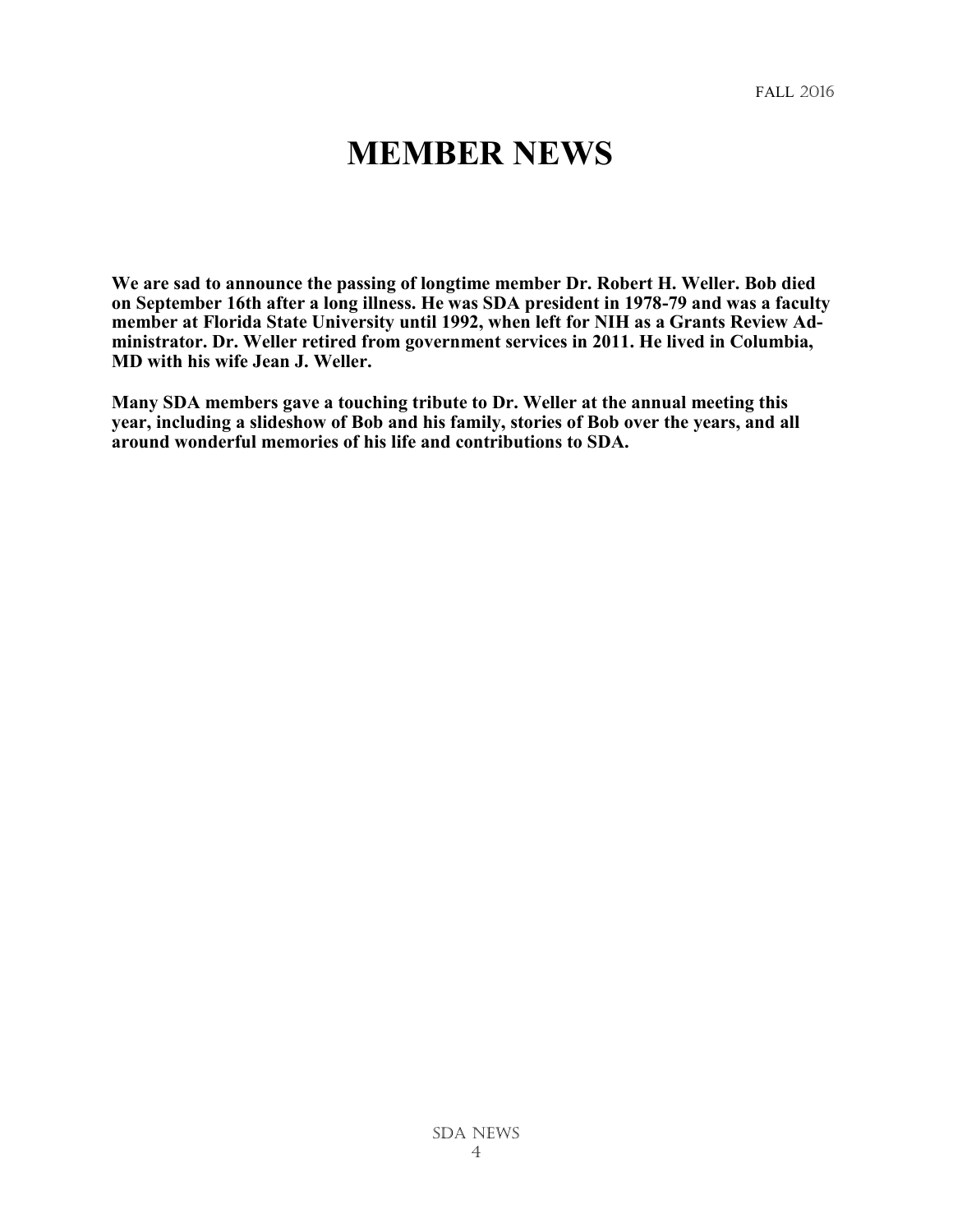## **JOBS: RICE UNIVERSITY**

#### **Postdoctoral Fellow**

The Department of Sociology at Rice University is offering one postdoctoral fellowship (two years in length) to begin July 2017. Applicants are encouraged to pursue their own research agenda during their fellowship, but we will give priority to applicants who also establish a collaborative research plan on a topic of mutual interest with one or more of our faculty members (http://sociology.rice.edu). Teaching responsibilities are limited to one undergraduate course during the two years. In addition to an annual salary of \$52,000, the fellowship provides office space, computer equipment, and a \$1,000 annual travel account. The application deadline is January 15th 2017, but applications will be considered until the position is filled.

To apply, please submit all application materials electronically via the following link: http:// jobs.rice.edu/postings/5570 (1) letter of application, (2) a two-to-five page proposal for research to be conducted during the postdoctoral period, (3) curriculum vitae, and (4) two recent samples of published work (listed as OTHER under application documents). In addition, candidates should have three letters of reference submitted via the online system at time of the application.

Rice University is and Equal Opportunity Employer with commitment to diversity at all levels, and considers for employment qualified applicants without regard to race, color, religion, age, sexual orientation, gender identity, national or ethnic origin, genetic information, disability or protected veteran status.

#### **Postdoctoral Fellow**

The Department of Sociology at Rice University (http://sociology.rice.edu) is offering a postdoctoral fellowship (two years in length) to begin July 2017. Applicants are encouraged to pursue their own research agenda during their fellowship, but we will give priority to applicants who also establish a collaborative research plan of mutual interest with a faculty member in the **area of urban and/or environmental sociology**. Teaching responsibilities are limited to one undergraduate course during the two years. In addition to an annual salary of \$52,000, the fellowship provides office space, computer equipment, and a \$1,000 annual travel account.

To apply, please submit all application materials electronically via the following link: http:// jobs.rice.edu/postings/8587 1) basic application information, 2) applicants must upload their curriculum vitae (including a list of references), and 3) a 2-5 page proposal for research to be conducted during the postdoctoral period, to this website. 4) Applicants should also upload a PDF of at least one recent publication (listed as OTHER under application documents). In addition, candidates should have three letters of reference submitted via the online system at time of the application.

The application deadline is January 13th, 2017, but applications will be considered until the position is filled. Inquiries may be directed to Prof. James Elliott, email: James.R.Elliott@rice.edu.

Rice University is and Equal Opportunity Employer with commitment to diversity at all levels, and considers for employment qualified applicants without regard to race, color, religion, age, sexual orientation, gender identity, national or ethnic origin, genetic information, disability or protected veteran status.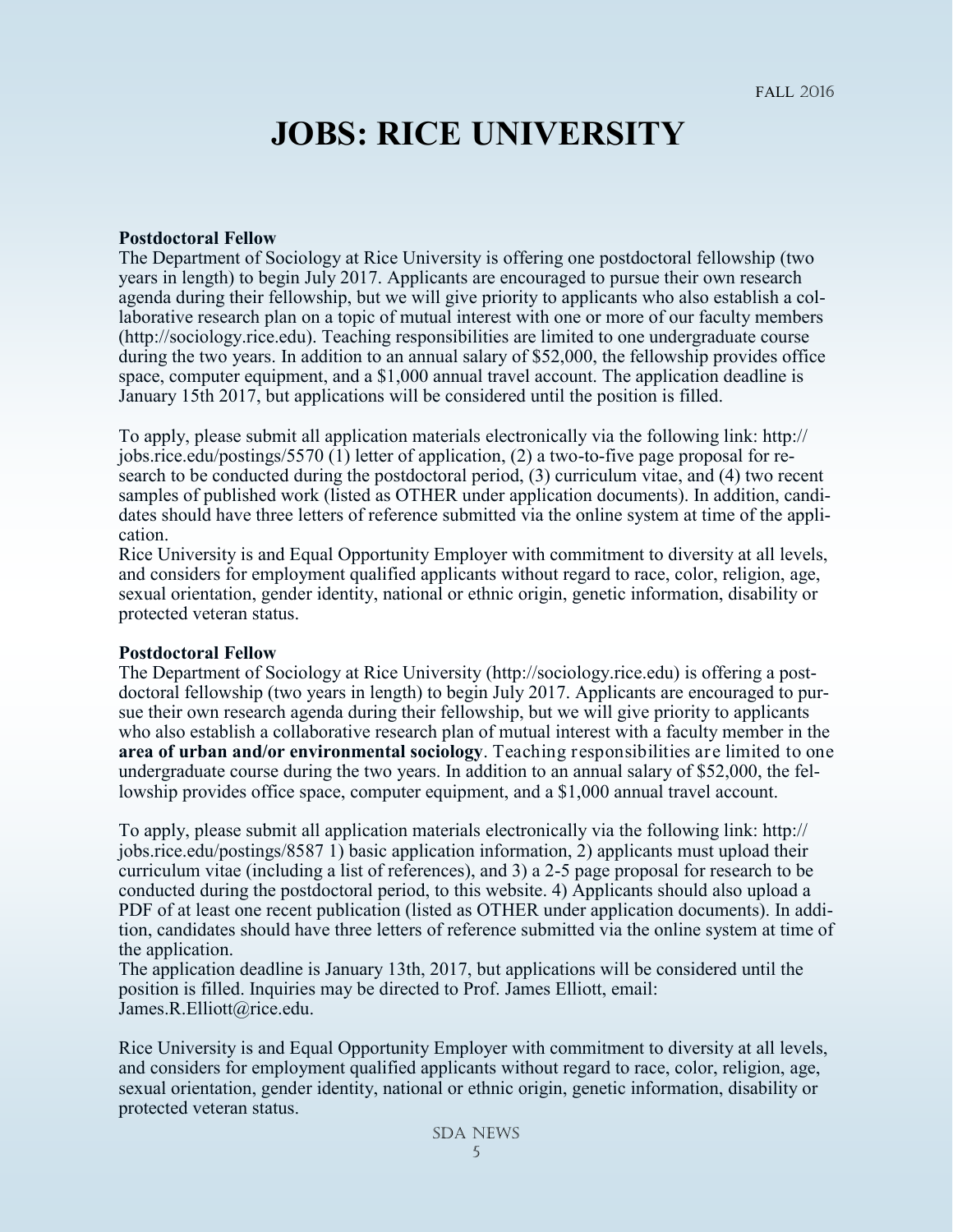## **JOBS: TULANE UNIVERSITY**

The Center for Inter-American Policy and Research (CIPR) invites applications for four (4) research fellowships for the Academic Year of 2017-2018, two with program administration duties and two with light teaching. Applications from the social sciences in the fields of international relations, international political economy, comparative politics, political sociology, and policy studies are encouraged. Latin American expertise and Spanish or Portuguese fluency required. Fellows will be selected based on intellectual merit, experience, the potential impact of their planned research for CIPR programs, and teaching needs of the host department.

Fellowships are one-year, residential, full-time appointments with a stipend of \$47,500 plus benefits. Travel and moving expenses are not supported. In addition to their planned research, applicants must be prepared to carry out either program administration or adjunct teaching responsibilities. In the program administration track, fellows will be expected to work with CIPR's director in the Commitment to Equity Project, and/or to develop programmatic content and projects in Inter-American relations, comparative political economy, citizenship rights, human development, and others. The other fellowship carries a one course per semester adjunct teaching load in the department of the fellow's primary discipline and in the candidate's major subfields, without administrative responsibilities. In both cases, specific responsibilities will be defined jointly during the initial phase of the appointment.

#### **QUALIFICATIONS**

Ph.D. required, in hand no later than May 2017. Recent graduates with no longer than three years since receiving their Ph.D. are especially encouraged to apply.

#### **APPLICATION INSTRUCTIONS**

Application must be submitted via Interfolio by visiting https://apply.interfolio.com/39150 and must include (1) a curriculum vitae; (2) a cover letter describing research interests and intended research at CIPR if selected, fit to the program and teaching experience; (3) a graduate transcript;  $(4)$  two recommendation letters;  $(5)$  a writing sample; and  $(6)$  teaching evaluations if available. For further information please contact Ludovico Feoli, Director, Center for Inter-American Policy Research. Applications will be reviewed starting February 15, 2017 until the positions are filled.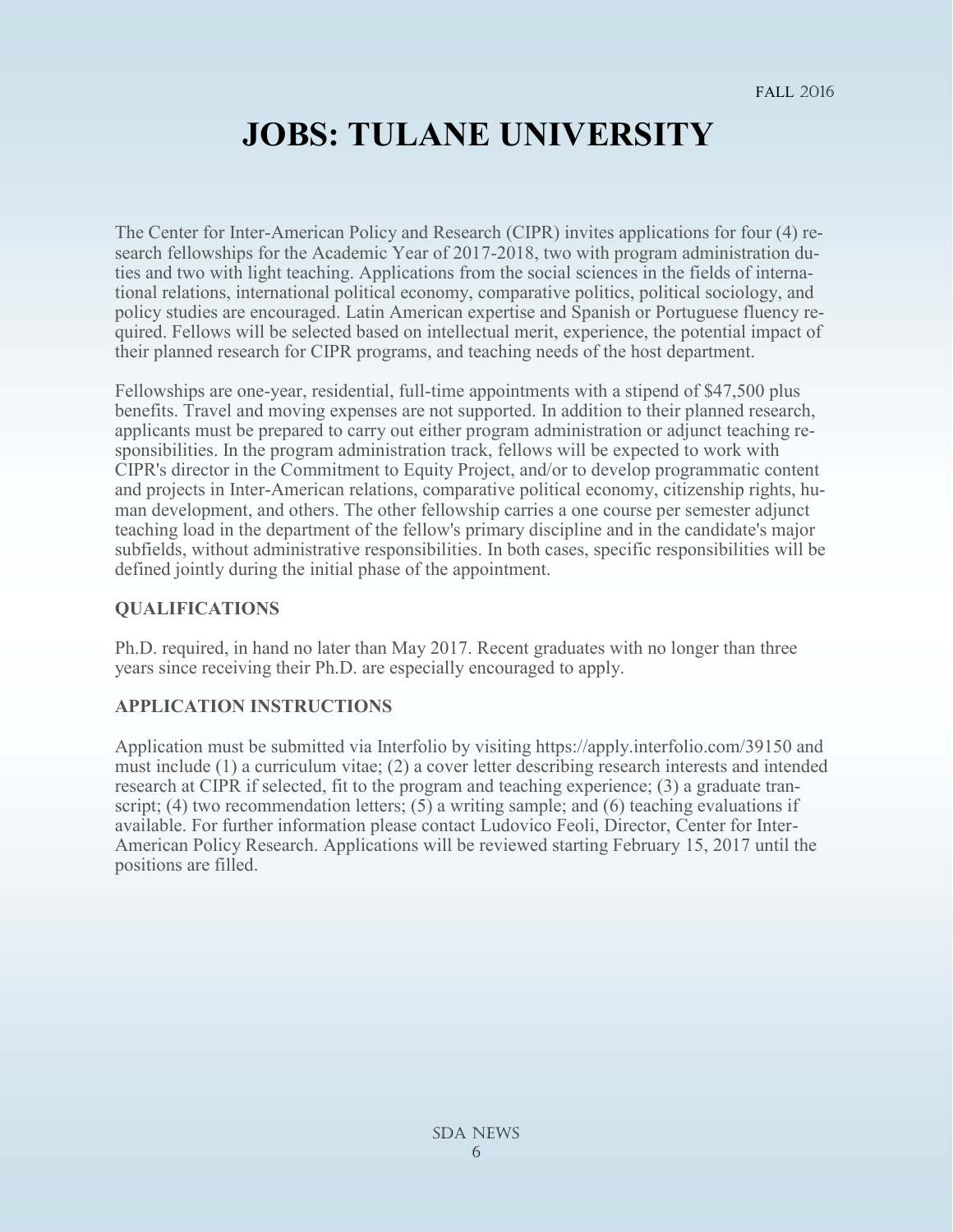### **JOBS: UNC-WILMINGTON**

The Department of Sociology and Criminology at the University of North Carolina Wilmington invites applications for two tenure-track assistant professor positions to begin August 2017. Position 1 (#381): We are seeking to hire a generalist in criminology who complements our existing strengths and the overall applied/public focus of the department. Preference may be given to candidates with teaching and research interests in collective violence. ABD's will be considered; a PhD in Criminology/Criminal Justice or Sociology in hand by the time of appointment and a demonstrated commitment to teaching and research are required. Position 2 (#6092): We are seeking to hire a generalist in sociology who complements our existing strengths and the overall applied/public focus of the department. Preference will be given to candidates with teaching and research interests in globalization and sociological theory. ABD's will be considered; a PhD in Sociology in hand by the time of appointment and a demonstrated commitment to teaching and research are required.  $\Box$  Candidates should have a proven research track record and demonstrate potential in obtaining research grants. There is also an expectation for teaching in our graduate program. The typical teaching load for research-active faculty is three courses per semester; information about the department can be found at http://www.uncw.edu/soccrm/. To apply, please complete the online application process available at jobs.uncw.edu. **Priority review of applications will begin December 9, 2016**; however, applications will be accepted until the position is filled. Under North Carolina law, applications and related materials are confidential personnel documents and not subject to public release.  $\Box$   $\Box$  The Department of Sociology and Criminology at the University of North Carolina Wilmington has over 20 fulltime faculty members, roughly 350 majors, and offers bachelor's degrees in sociology, criminology, and an MA in Sociology and Criminology. UNCW is located in an historical resort city midway between the Atlantic coast and the beautiful Cape Fear River.

**UNCW actively fosters a diverse and inclusive working and learning environment and is an equal opportunity employer. Qualified men and women from all racial, ethnic, or other minority groups are strongly encouraged to apply.**